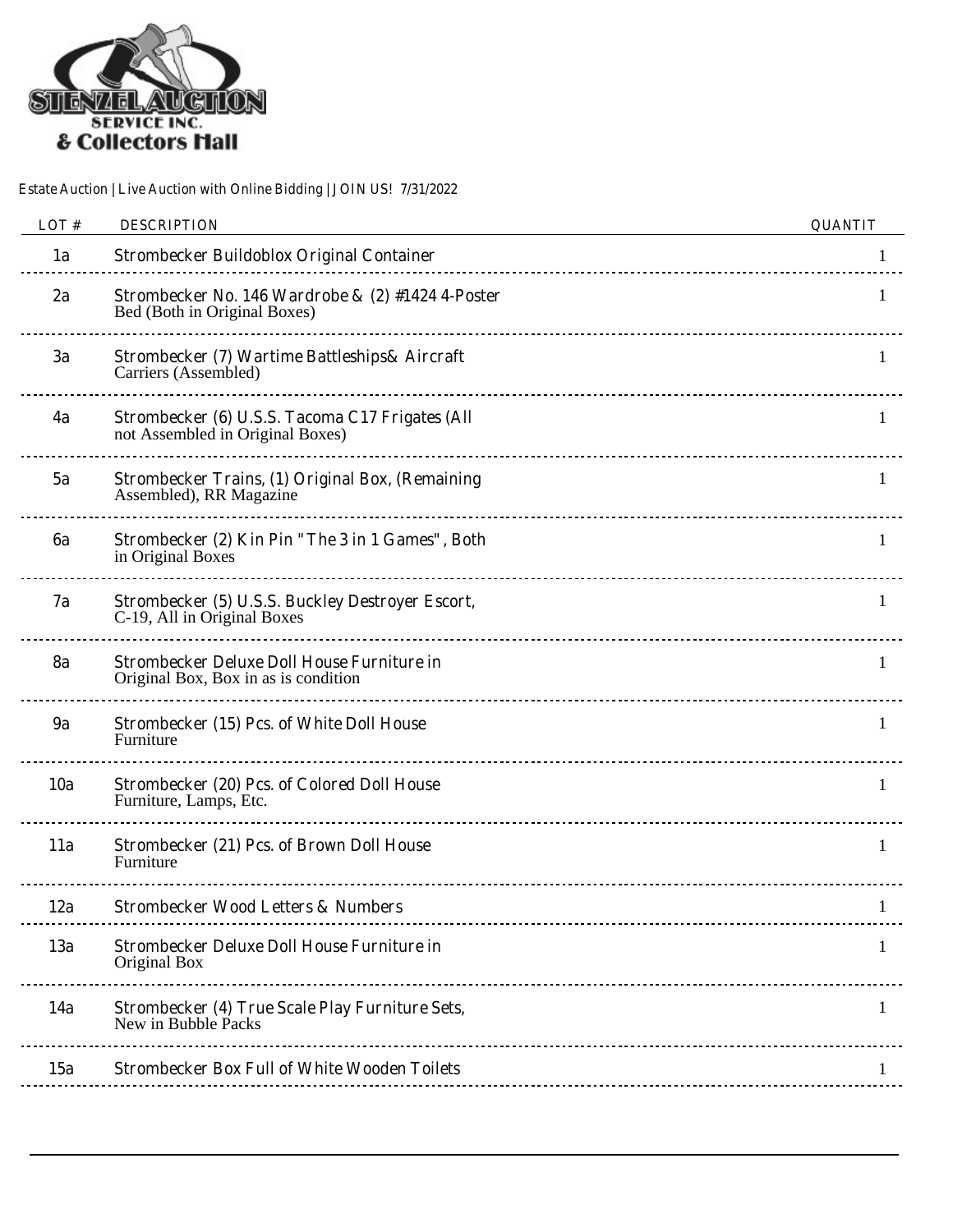| LOT#       | <b>DESCRIPTION</b>                                                                                                     | <b>QUANTIT</b> |
|------------|------------------------------------------------------------------------------------------------------------------------|----------------|
| <b>16a</b> | Strombecker 1927 No. 4 Diamoblox Printer Plates &<br>Misc. Ry Print Blocks, Airplanes & Other Print Blocks             |                |
| 17a        | <b>Strombecker (7) Three Bear Plaques, NIB</b>                                                                         |                |
| <b>18a</b> | Strombecker (14) Pcs. of Colored Doll Furniture &<br>Lamps                                                             |                |
| 19a        | Strombecker (3) Containers & Box of Hexoblox &<br>Pictures                                                             | 1              |
| 20a        | Strombecker No. 154 Doll Bath, No. 153 Doll<br>Tender, (2) No. 141 Bunk Beds, All in original boxes                    | 1              |
| 21a        | Strombecker U.S.S. Brooklin Light Cruiser in<br>Original Box                                                           | 1              |
| 22a        | <b>Strombecker No. 682c Deluxe Dining Room (No</b><br>Table), No. 181 Betsy McCall Bunk Beds, Both with original boxes | 1              |
| 23a        | Strombecker No. 1937 Rock Island Rocket in<br>Original Box (Not assembled)                                             | 1              |
| 24a        | Strombecker No. 410 Zoo-A-Part Set, In original<br>box not complete                                                    | 1              |
| 25a        | Strombecker No. 412-100 Pull-A-Tug, (2) No. 560<br>Whirly Birds, All in original boxes                                 | 1              |
| 26a        | Strombecker Ten Pins in Original box & King Pen<br>Game in Original box                                                | 1              |
| 27a        | Strombecker No. 5, No. A61, No. A64 & Other Doll<br>Furniture, In original boxes                                       |                |
| 28a        | Strombecker No. 141 Bunk Beds, (2) No. 150 High<br>Chair, No. 158 Coffee Table, All in original boxes                  | 1              |
| 29a        | <b>Strombecker No. 552 Dining Room in Original Box</b>                                                                 | 1              |
| 30a        | (3) Strombecker No. 683c Bedroom Set, In Original<br>Box, Complete                                                     | 1              |
| 31a        | Strombecker No. 685c Kitchen Set in Original Box,<br>Complete                                                          | 1              |
| 32a        | <b>Strombecker Experimental Mickey Mouse Building</b><br><b>Blocks Fashioned After Bill Dings</b>                      | 1              |
|            |                                                                                                                        |                |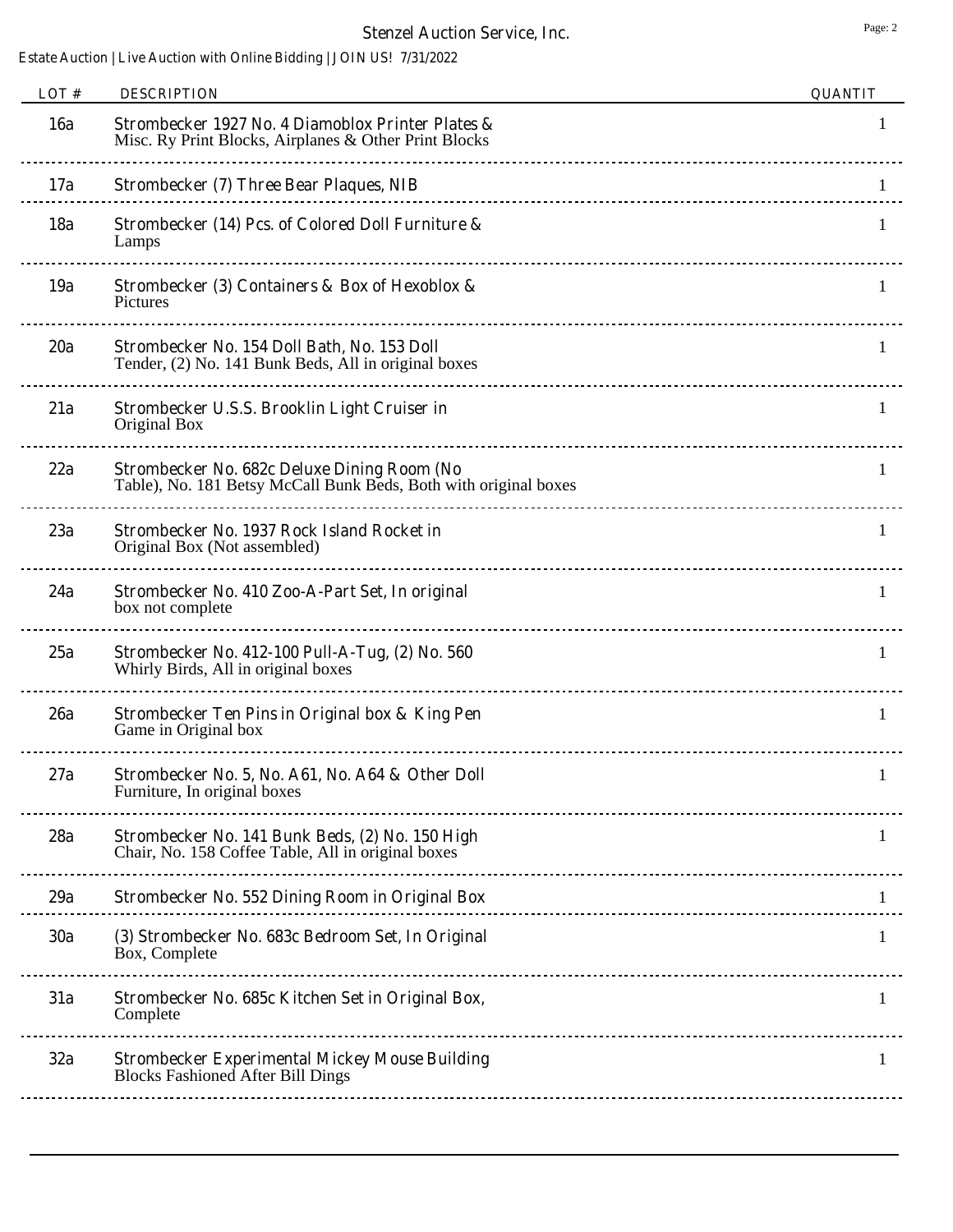## **Stenzel Auction Service, Inc.** Page: 3

| LOT#       | <b>DESCRIPTION</b>                                                                                                                                              | <b>QUANTIT</b> |
|------------|-----------------------------------------------------------------------------------------------------------------------------------------------------------------|----------------|
| 33a        | Strombecker Reflectograph in Original Box, No.<br>1002                                                                                                          |                |
| 34a        | (3) Strombecker No. 684a Bathroom Set in<br>Original Box, Complete                                                                                              |                |
| 35a        | Strombecker No. 685c Kitchen Set in Original Box,<br>Complete                                                                                                   | 1              |
| <b>36a</b> | Strombecker(2) Piper Cub, American Airlines DC-3<br>Flagship & Convair Flagship, B-47 Strato-Jet & Convair Manned Observation Satellite Vehi<br>original boxes) | 1              |
| 37a        | Strombecker Pound'n-Fun No. 414-179 Game in<br>Original Box                                                                                                     | 1              |
| <b>38a</b> | Strombecker No. 89D (5) Doll House Furniture Kits<br>in Original box                                                                                            | 1              |
| 39a        | Strombecker (3) No. C17 U.S.S. Tacoma Frigates in<br>original boxes                                                                                             | 1              |
| 40a        | Strombecker (2) R203 City of San Fran, Coaches,<br>R21's Balt. & Ohio Coach, R1 2-8-2 Mikado Locomotive & Tender, All in original boxes                         | 1              |
| 41a        | Strombecker (4) Sets in Original Boxes, No. 1,<br>No. B32, No. 2, No. 4 & Extra Pcs.                                                                            | 1              |
| 42a        | Strombecker (20) White Kitchen Furniture Pcs.                                                                                                                   |                |
| 43a        | <b>Strombecker (15) Colored Living Room Furniture</b><br>Pcs., Green Felt                                                                                       |                |
| 44a        | <b>Strombecker Balancing Clowns &amp; (6) Yo Yo's</b>                                                                                                           | 1              |
| 45a        | Strombecker (22) Bill Dings Clowns with original<br>boxes, bones in as is condition                                                                             | 1              |
| <b>46a</b> | Strombecker (16) Living Room Furniture pcs., Green<br>Felt                                                                                                      | 1              |
| 47a        | Strombecker R202 "B" Power Unit & R203 Coach City<br>of San Francisco, (2) R212 "B" Power Units & (2) R213 Coach Baltimore & Ohio, All in ori                   | 1              |
| <b>48a</b> | Strombecker (5) C17 U.S.S. Taoma Frigates, All in<br>original boxes                                                                                             | 1              |
|            |                                                                                                                                                                 |                |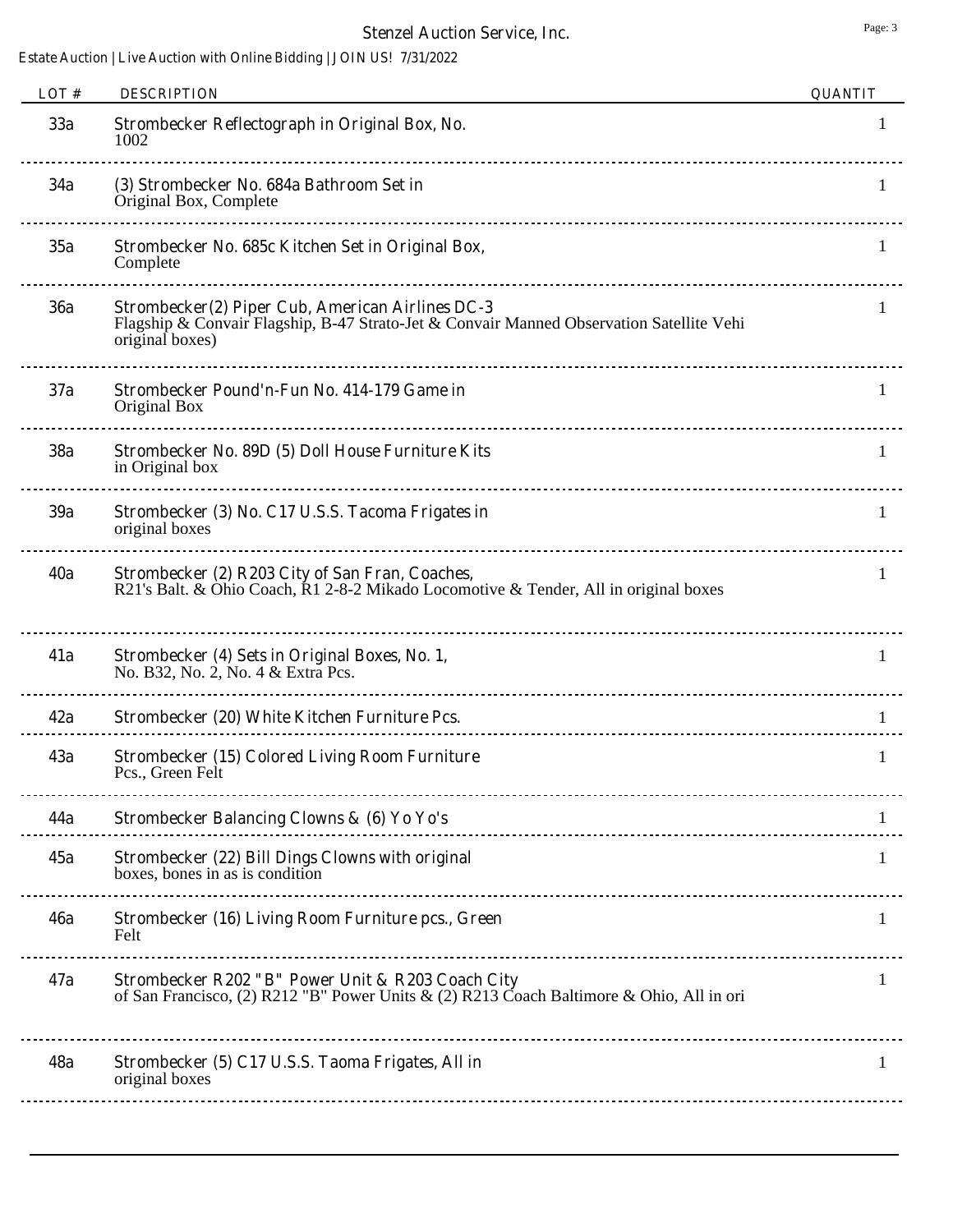| LOT $\#$   | <b>DESCRIPTION</b>                                                                                                                                                                                                                     | <b>QUANTIT</b> |
|------------|----------------------------------------------------------------------------------------------------------------------------------------------------------------------------------------------------------------------------------------|----------------|
| 49a        | Strombecker (3) C19 U.S.S. Buckley Destroyer<br>Escorts, All in original boxes                                                                                                                                                         |                |
| 50a        | Strombecker 1922T Freight Cars for 2-82 Mikado<br>Locomotive & Tender, Original Boxes                                                                                                                                                  |                |
| 51a        | <b>Strombecker 1925 Diamo Blox in Original Boxes</b>                                                                                                                                                                                   |                |
| 52a        | Strombecker #559 Hand Cut Sample Pull Type Tug<br>Boat, Box in as is condition                                                                                                                                                         |                |
| 53a        | <b>Strombecker Jim-Jon Game</b>                                                                                                                                                                                                        |                |
| 54a        | <b>Strombecker (2) Century of Progress in Locomotives</b><br>1934 Modern Locomotive, 1851 Pioneer Locomotive, 1831-A B&O, York, N.Y.C. Commod<br>& B&O William Galloway 1837B Locomotive, All Original boxes, some boxes in as is cond |                |
| 55a        | Strombecker No. 1922L MW Penn Freight Train,<br>Burlington Zephyr, 1837B B7O William Galloway, (3) Century of Progress Locomotive, etc<br>original boxes, some boxes in as is condition                                                |                |
| <b>56a</b> | Strombecker Starfire No. 100-1 & Other Plastic<br>Airplanes for Strombecker                                                                                                                                                            | 1              |
| 57a        | <b>Strombecker No. 519 Eggbert's Old Timer Touring</b><br>Original Box                                                                                                                                                                 | 1              |
| 58a        | Strombecker No. 146 Wardrobe with Original Box                                                                                                                                                                                         | 1              |
| 59a        | Strombecker No. 146 Wardrobe with Original Box                                                                                                                                                                                         | 1              |
| <b>60a</b> | <b>Strombecker (4) Doll House Furniture Kits in</b><br>Original Boxes, May not be Complete                                                                                                                                             |                |
| <b>61a</b> | <b>Strombecker (22) Brown Furniture Pieces</b>                                                                                                                                                                                         |                |
| 62a        | Strombecker (2) No. 146 Wardrobes, (1) White,<br>$(1)$ Pine, No boxes                                                                                                                                                                  | 1              |
| 63a        | Strombecker (2) No. 217 American Fast Freight<br>in original boxes, 1 box in as is condition                                                                                                                                           | 1              |
| <b>64a</b> | Strombecker (12) Misc. Train pcs., (2) w/Boxes                                                                                                                                                                                         |                |
| <b>65a</b> | Strombecker (30) White Refrigerators, Doll House<br>Furniture                                                                                                                                                                          |                |
|            |                                                                                                                                                                                                                                        |                |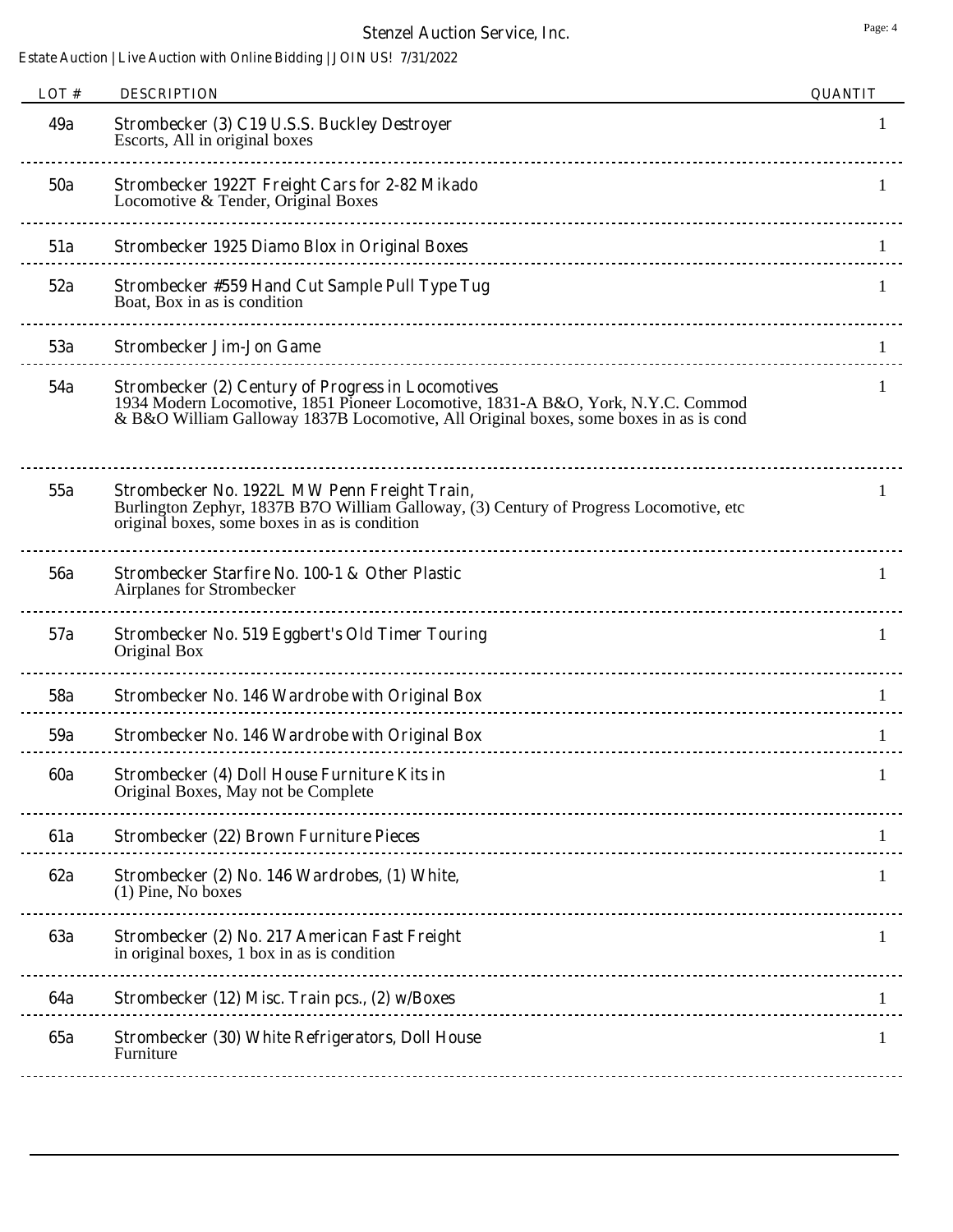## **Stenzel Auction Service, Inc.** Page: 5

| LOT#       | <b>DESCRIPTION</b>                                                                             | <b>QUANTIT</b> |
|------------|------------------------------------------------------------------------------------------------|----------------|
| <b>66a</b> | <b>Strombecker (30) White Stoves, Doll House</b><br>Furniture                                  |                |
| <b>67a</b> | <b>Strombecker No. 148 Lawn Swing in Original Box</b>                                          |                |
| <b>68a</b> | Strombecker No. 155 Play Pen in Original Box                                                   |                |
| 69a        | Strombecker No. 150 High Chair in Original Box                                                 |                |
| 70a        | Strombecker No. 162 Nursery Chair in Original<br>Box, Box in as is condition                   |                |
| 71a        | Strombecker (2) No. 159 Corner Table in Original<br><b>Boxes</b>                               |                |
| 72a        | <b>Strombecker (24) White Doll House Sinks for</b><br>Kitchen                                  | 1              |
| 73a        | <b>Strombecker Flat of Wood Numbers &amp; Letters</b>                                          |                |
| 74a        | Strombecker No. 156 Sofa Bed w/Mattress in<br>Original Box                                     |                |
| 75a        | Strombecker (2) No. 154 Doll Baths in Original<br>Boxes, 1 Box in as is condition              |                |
| <b>76a</b> | Strombecker (2) No. 153 Doll Tenders in original<br><b>Boxes</b>                               |                |
| 77a        | Strombecker No. 158 Coffee Table in Original Box                                               |                |
| <b>78a</b> | Strombecker No. 435-150 Fit-n-Fun Peg Cart in<br>Original Box                                  |                |
| 79a        | <b>Strombecker No. 420 Toot-Tug and Barges in</b><br>Original Box, Box in as is condition      |                |
| <b>80a</b> | <b>Strombecker Jim-Jon Wood Toy</b>                                                            |                |
| <b>81a</b> | <b>Strombecker Patty-Wack Wood Toy</b>                                                         |                |
| 82a        | Strombecker No. 409 Tug Apart Toy in Original Box,<br>Not Complete                             |                |
| <b>83a</b> | (6) Strombecker No. D1-129 Sports Car Badge<br>Kits in Original Boxes, All May Not Be Complete |                |
| 84a        | (7) Strombecker No. D1-129 Sports Car Badge<br>Kits in Original Boxes, All May Not Be Complete | 1              |
|            |                                                                                                |                |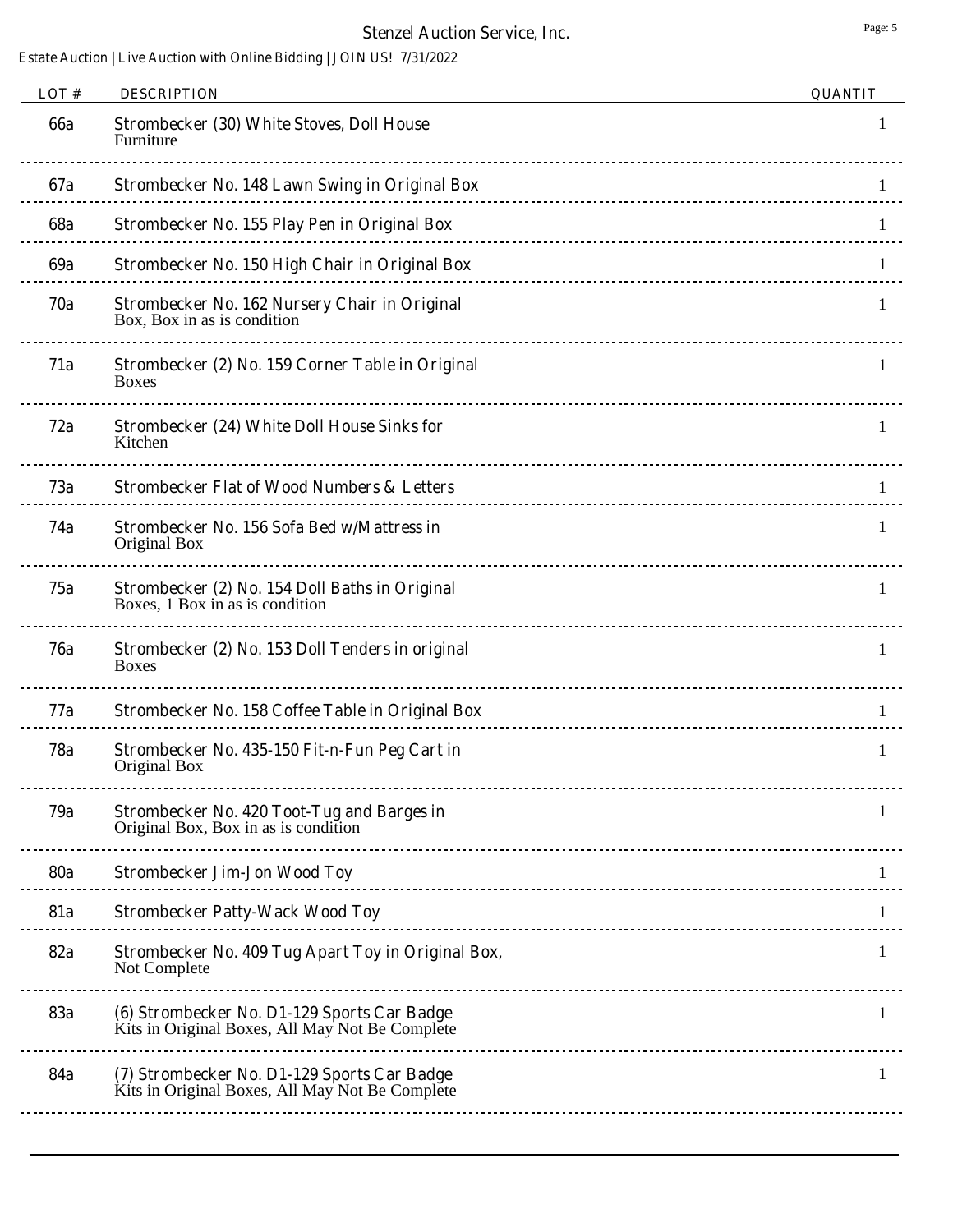| LOT#       | <b>DESCRIPTION</b>                                                                                            | <b>QUANTIT</b> |
|------------|---------------------------------------------------------------------------------------------------------------|----------------|
| 85a        | Strombecker (26) Green, (28) Red, (40) Not Painted<br>"Bill-Dings" Clowns, Not Complete                       |                |
| <b>86a</b> | (6) Strombecker C-38 Convair Flagships for Amer.<br>Airlines in Original Boxes, Some boxes as is              | 1              |
| <b>87a</b> | Strombecker No. 560 Whirly Bird in Original Box                                                               |                |
| <b>88a</b> | (3) Strombecker Rabbits and Wood Carts                                                                        | 1              |
| <b>89a</b> | (4) Strombecker True Scale Play Furniture Sets in<br><b>Bubble Packs</b>                                      | 1              |
| <b>90a</b> | (6) Strombecker C-38 Convair Flagships for Amer.<br>Airlines in Original Boxes, Some boxes in as is condition | 1              |
| <b>91a</b> | Strombecker No. 143 Rocker in Original Box for<br>Doll House                                                  | 1              |
| 92a        | Strombecker No. 446 Nursery in Original Box for<br>Doll House                                                 | 1              |
| 93a        | <b>Strombecker Dining Room Furniture for Doll House</b>                                                       | 1              |
| <b>94a</b> | Strombecker No. 156 Sofa Bed w/Mattress for Doll<br>House                                                     | Т.             |
| 95a        | (3) Strombecker No. 101-200 19" High Chair,<br>"Make it Yourself" in Original Box                             | 1              |
| <b>96a</b> | Strombecker No. D55-149 1/24 Scale MG-A-Twin-Cam<br>Racing Car in Original Box                                | 1              |
| 97a        | (4) Strombecker 1942 Strombeck Press, Inc.<br>Calendars                                                       | 1              |
| <b>98a</b> | Strombecker No. 1937 Rock Island Rocket in<br>Original Box                                                    | 1              |
| 99a        | (5) Strombecker C-34 Piper Cubs in Original Boxes                                                             |                |
| 100a       | (2) Strombecker No. 141 Bunk Bed in Original Boxes                                                            |                |
| 101a       | (2) Strombecker No. 150 High Charis in Original<br><b>Boxes</b>                                               | 1              |
| 102a       | (2) Strombecker No 412-100 Pull-A-Tug in Original<br><b>Boxes</b>                                             |                |
|            |                                                                                                               |                |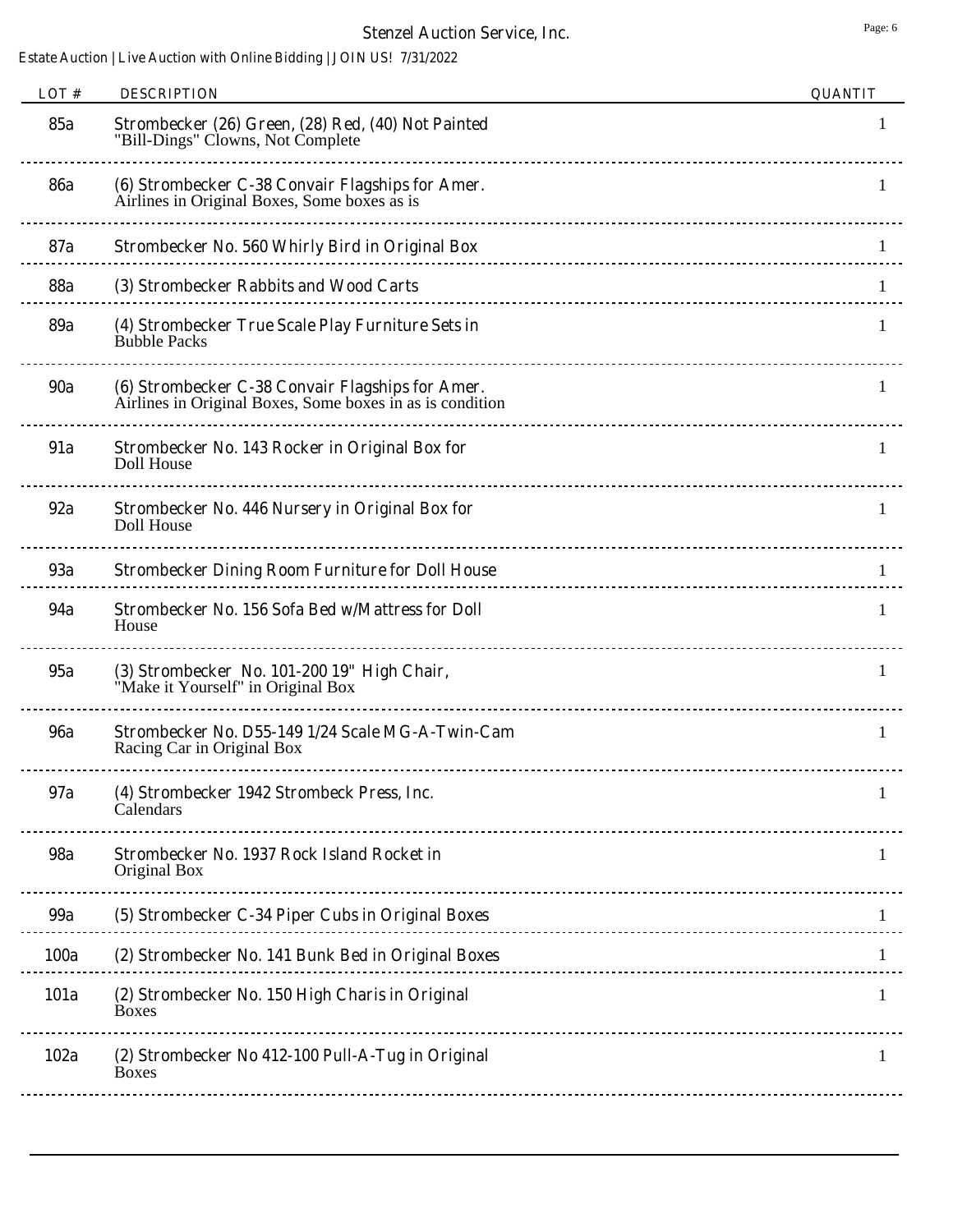| LOT# | <b>DESCRIPTION</b>                                                             | <b>QUANTIT</b> |
|------|--------------------------------------------------------------------------------|----------------|
| 103a | <b>Strombecker Candy Cane Push or Pull Toy</b>                                 | 1              |
| 104a | (2) Strombecker No. 142B 4-Poster Bed in<br>Original Box                       | 1              |
| 105a | Strombecker No. 141 Bunk Beds in Original Box, Box<br>in as is condition       | 1              |
| 106a | <b>Strombecker No. 409 Tug Apart in Original Box</b><br>Complete               | 1              |
| 107a | Strombecker No. 409 Tug Apart in Original Box,<br>Complete                     | 1              |
| 108a | Strombecker No. 409 Tug Apart in Original Box,<br>Complete                     | 1              |
| 109a | Strombecker No. 154 Doll Bath in Original Box,<br>Complete                     | 1              |
| 110a | Strombecker No. 94-325 Bathroom in Original Box,<br>Complete                   | 1              |
| 111a | Strombecker Bathroom in Original Box, Box in as<br>is Condition                | 1              |
| 112a | Strombecker No. 1000 Monocular Field Glass in<br>Original Box                  | 1              |
| 113a | Strombecker (5) Red, (13) Green Felt Doll<br><b>Furniture Pieces</b>           | 1              |
| 114a | Strombecker Whirly Bird, Lumber Co. Truck & Dog<br>Pull Toys (No Boxes)        |                |
| 115a | Strombecker (10) Bedroom Furniture Doll House<br>Pieces                        | 1              |
| 116a | (6) Strombecker Bedroom Furniture Doll House<br>Pieces                         | 1              |
| 117a | (13) Strombecker 1936 The Quality Store Calendars                              | 1              |
| 118a | (22) Strombecker Mister Yo-Yo's & Other Yo-Yo<br>Parts                         |                |
| 119a | (25) Strombecker Low Rise Fixed Lid Toilets &<br>(2) Bathtub/Showers, No Boxes | 1              |
|      |                                                                                |                |